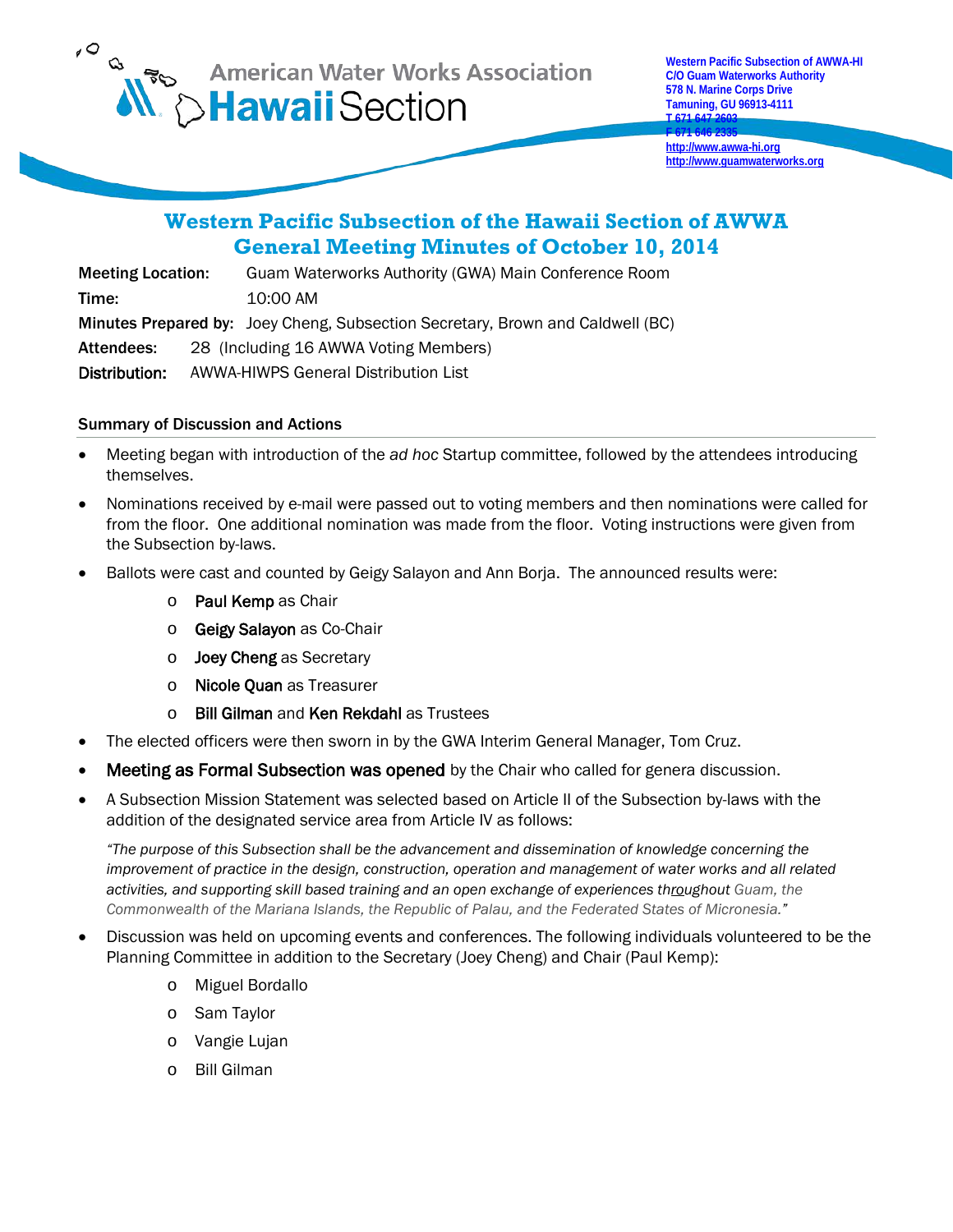

**Western Pacific Subsection of AWWA-HI C/O Guam Waterworks Authority 578 N. Marine Corps Drive Tamuning, GU 96913-4111**

**F 671 646 2335 [http://www.awwa-hi.org](http://www.awwa-hi.org/) [http://www.guamwaterworks.org](http://www.guamwaterworks.org/)**

**T 671 647 2603**

- Discussion was held on having a Pipe Tapping Team for upcoming conferences. Tony Chargualaf volunteered to work to assemble a Team and support group.
- Discussion was held on the ways to reach out to the Subsection service area to expand members, participation and sponsorship.
- Sam Taylor suggested that the Subsection could reach out to Mike Lee (Region 9 EPA) for points of contact. He volunteered to make this contact for the Subsection.
- Discussion was held on social media such as a Subsection Website or Facebook Page. It was decided to further explore these and other alternatives. Ken Rekdahl volunteered to work with Vangie Lujan as a Social Media/Outreach Committee.
- Pete Diaz and Miguel Bordallo asked Paul Kemp to make a presentation in an upcoming Guam SAME and GSPE luncheon to promote AWWA-HIWPS. Paul agreed to do so.
- Discussion was held on the Subsection as a non-profit organization, since upcoming conferences and meetings would likely require sponsorship and conference fees.
- General and Board meetings can probably be held in various local member's company conference rooms, with various members making meeting arrangements.
- Meeting adjourned with group photos.

#### Action Items

The following are a list of actions as a result of the meeting discussion:

1. Send out photos and write-up for AWWA Hawaii Section newsletter

Assigned Person(s): Paul K and Joey C

#### Response Required: Completed

2. Complete and submit Revenue and Tax non-profit forms

Assigned Person(s): Ann B and Paul K

Status: End of October

3. Prepare and send out planning committees meeting schedule

Assigned Person(s): Paul K and Joey C

Response Required: End of the week of Oct 13rd

4. Send email from Social Media Committees for website and social media approach

Assigned Person(s): Ken R and Vangie L.

Response Required: End of October

5. Contact Region 9 EPA for regional Points of Contact Assigned Person(s): Sam Taylor Response Required: End of October